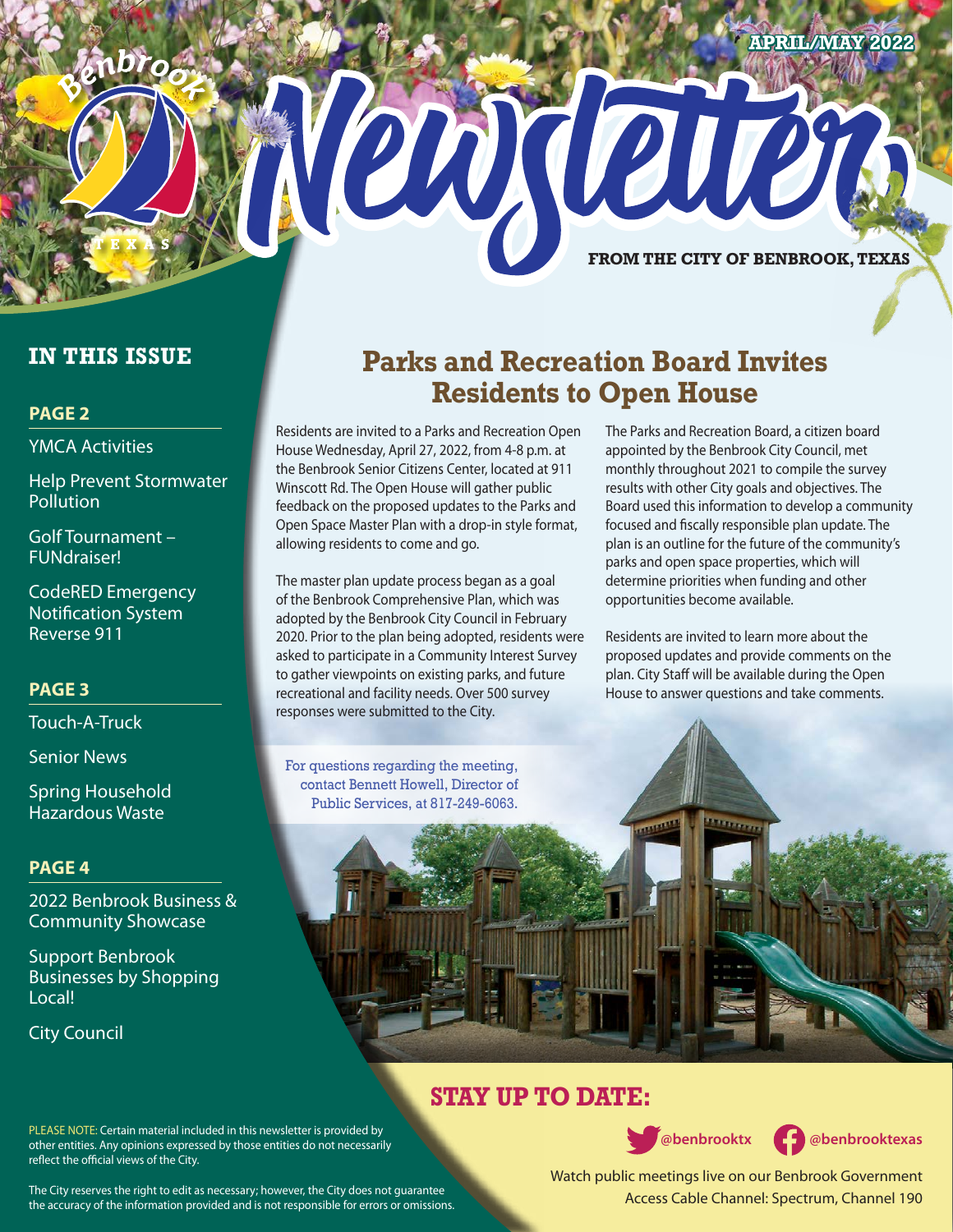# **Help Prevent Stormwater Pollution**

Stormwater is rainwater - plus anything the rain carries along with it (e.g., chemicals) - that winds up in the storm drain. Unlike sanitary sewage, stormwater is not treated at a wastewater treatment plant. The storm drainpipes lead directly to Benbrook Lake and other local creeks. **To ensure we do not pollute our drinking water source, visit www.benbrook-tx.gov for 10 easy prevention steps.**



# **Golf Tournament – FUNdraiser!**

The Benbrook Area Chamber of Commerce (BACC) will host the BACC Annual Golf Tournament Monday, June 20, 2022, at Mira Vista Country Club, 6600 Mira Vista Blvd., in Fort Worth. All BACC members and the public are invited to join in the fun! The open tournament is played on the championship 18-hole golf course, offering winding paths and stunning views. **For more information, please contact the BACC office at 817-249-4451**.

**4CodeRED** 

# **CodeRED Emergency Notification System Reverse 911**

As Benbrook moves into the spring storm season, residents are encouraged to register or update cell phone numbers with CodeRED. This emergency notification service allows the City to notify residents and businesses by telephone, cellular phone, and email regarding public health and safety emergency situations such as boil water alerts, evacuations, garbage and recycling updates, gas leaks, and severe weather alerts. The system can send messages to specific neighborhoods or the entire community, should the need arise. Residents can sign up for CodeRED by visiting **[www.benbrook-tx.gov](http://www.benbrook-tx.gov)** and clicking on the communication link. **When registering for CodeRED, you must select the Emergency Notifications and all severe weather warnings to receive weather notifications, otherwise you will only receive general notifications**. Here are some basic questions and answers regarding the emergency notification service.

#### **Does this mean that I will be called constantly?**

No. You will only receive calls for important City notifications or severe weather warnings.

#### **What types of situations will CodeRED be used?**

If you register for general notifications and severe weather warnings, you will receive notifications for severe weather situations, substantial utility outages, evacuation notices, missing or lost

persons, fires or floods, major roadway issues, significant criminal situations, chemical spills, and gas leaks.

#### **Why do I need CodeRED when I have TV to keep me informed?**

CodeRED provides an additional level of safety. If power goes out, you may not be able to depend upon TV. However, because telephone lines are self-powered and most people now have cell phones, we can continue to keep you informed through messages delivered by CodeRED.

#### **How do I know if my phone number is included in the CodeRED service?**

You will need to register your phone numbers and email using the CodeRED link on the City's website at **[www.benbrook-tx.gov](http://www.benbrook-tx.gov)**. You must keep your information updated with the service in order to receive the notifications.

#### **How will I recognize a CodeRED message?**

A CodeRED message will have a caller ID with one of the following numbers:

- **866-419-5000** or Emergency Alert for Emergency Notifications, or
- **855-969-4636** or Community Alert for General Notifications, or
- **800-566-9780** or Weather Alert for CodeRED.

the

# **YMCA's Community Easter Egg Hunt**

Have an "Eggcellent Adventure" at the Community Easter Egg Hunt, Friday, April 15, 2022, at 11:30 a.m. at the Benbrook Y. The event is **FREE** to the public, and donations are being accepted for plastic filled candy eggs. **For questions, call the Benbrook Y at 817-249-0500.**

# **30th Annual Healthy Kid's Day**

Come join us for the Y's 30<sup>th</sup> Annual Healthy Kid's Day. This **FREE** event will be held at the Benbrook Y April 30, 2022. Healthy Kid's Day is an opportunity for families to come out and learn how to keep active and engaged during the summer. If you are a local business and would like to have a booth at this event, contact **Tonya Gertz at tgertz@ymcafw.org**.

# **Camp Registration Open**

Day Camp registration is now open for the Benbrook Community Center Y. Camp starts May 31, 2022. To learn more about day camps at the Y, visit ymcafw.org/summer-day-camp, or contact **Stephanie Johnson at sjohnson3@**

## **Swim Lessons**

Come learn to swim at the Y. The Y invented the concept of group swim lessons, and there is no organization more qualified to teach your child water safety. **For more information, visit the YMCA's website at ymcafw.org**.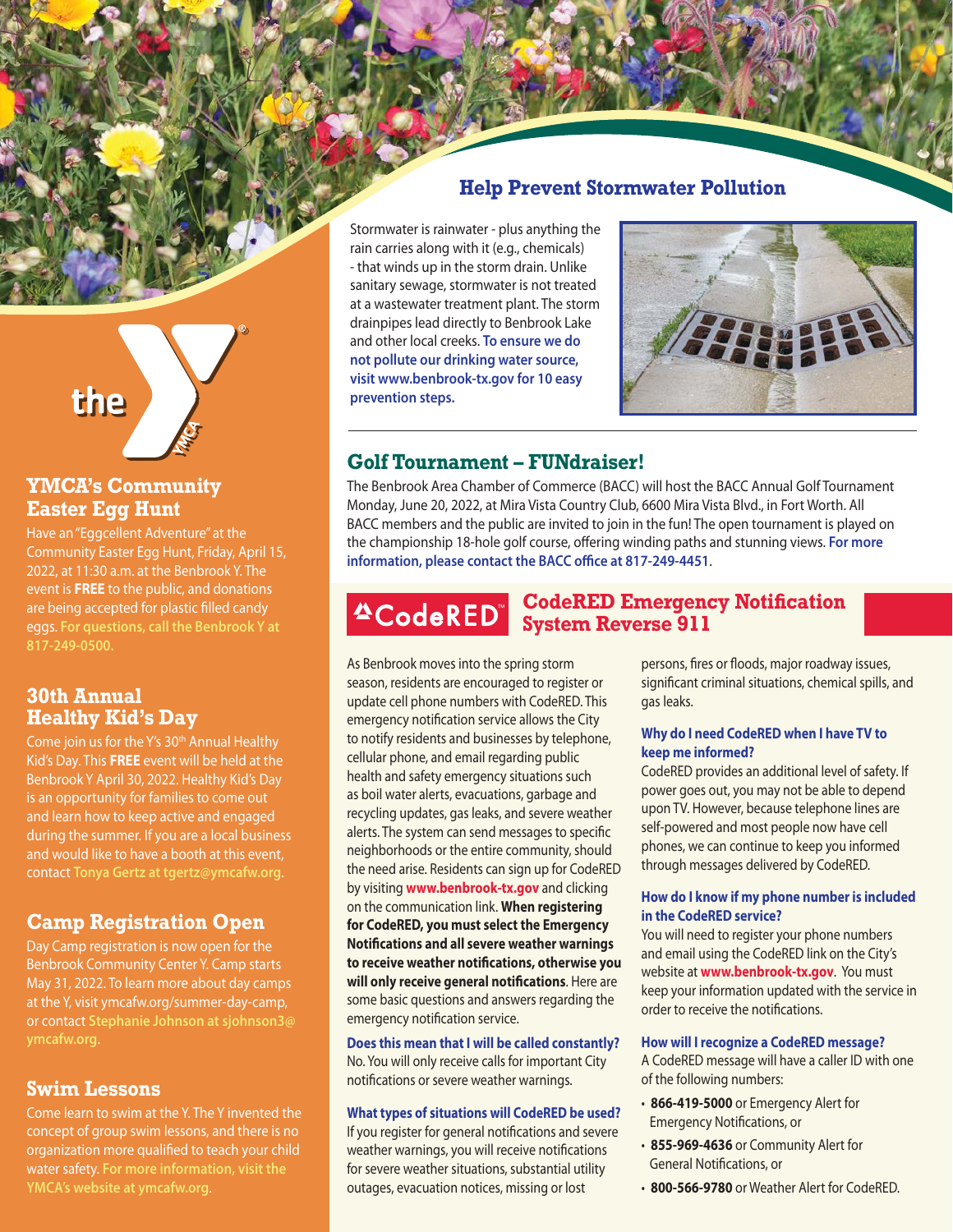

# **Touch-A-Truck**

Join us at the Benbrook YMCA parking lot May 23 for Benbrook's Touch-A-Truck from 5:30 p.m. – 7 p.m. You can interact and explore a variety of service vehicles and meet the people who protect and serve the Benbrook community! This **FREE** event is great for kids of all ages! Come explore these vehicles: Ambulance, Patrol Car, Tractor, Ladder Truck, Fire Engine, and more. IN-N-OUT burger will be on-site serving meals to the first 400 attendees. Donations for meals are encouraged. **For more information, call 817-249-6008.**



We suggest you program these numbers in your cell phone as "new contacts" and use "CodeRED Emergency," "CodeRED Community," or "CodeRED Weather" as each of the contact names. If you need to replay the emergency notification message, simply dial this number and you will be able to hear the message again. A CodeRED message will usually begin, "This is the Benbrook Police Department or City of Benbrook with an emergency message."

#### **What should I do if I receive a CodeRED message?**

Listen carefully to the entire message. It will be brief and will not be repeated. Follow the instructions given. You may be directed to a commercial TV or radio station for further information. Do not hang up until you have heard the entire message, or you might miss vital information. Do not call 911 for further information unless directed to do so or if you need immediate aide from the Police, EMS, or Fire Department.

#### **Will CodeRED leave me a message?**

Yes, CodeRED will leave a message on a machine or on voicemail. Part of the CodeRED solution is the patented ability to recognize answering devices and leave the message.

**What happens if the line is busy?** If the line is busy, CodeRED will try two more times to connect.

**For additional questions, please call 817-249-6098.**

## **Benbrook Police and Fire Departments Host Prescription Drug Take-Back**

The Benbrook Police and Fire Departments, working with the Drug Enforcement Administration, are hosting a National Take-Back Initiative to collect unused or expired over-the counter and prescription medications for proper disposal. The event will take place April 30, 2022, between 10 a.m. – 2 p.m., at the Benbrook Fire Station, 528 Mercedes St. The event is **FREE** and open to the public.

**Please Note: Intra-venous solutions, injectables, and syringes will not be accepted due to potential hazards posed by blood-borne pathogens.**

**For questions, contact the Benbrook Police Department at 817-249-2752 or the Benbrook Fire Department at 817-249-1727.**

# **Senior News**

Spring is in the air at the Benbrook Senior Citizens Center! The Benbrook Senior Citizens Center is a fun, inclusive facility for seniors to experience time with others in friendly fellowship! Games such as dominoes and cards happen daily. If you feel like moving and grooving, the Senior Citizens Center will host two Senior Dances April 22 and May 30 from 7-9 p.m. On May 12, the Senior Citizens will be attending the Senior Synergy Expo at the Will Rogers-Amon G. Carter Jr. Exhibit Hall. The monthly calendar is posted on the Benbrook Senior Citizens Center Facebook page. *For more information, contact the Senior Citizens Center at 817-249-6300.*



# **Spring Household Hazardous Waste**

Do you have old paint or cooking oil sitting around your home? Old batteries or automotive fluids taking up space in your garage? You can dispose of these items at the Spring Household Hazardous Waste (HHW) Collection Event in Benbrook Saturday, April 16, 2022. The event will take place at the Dutch Branch Park Complex, off Winscott Rd., in the rear parking lot behind Par 3 Golf (follow signs), from 9-11 a.m. (or until the collection trailer is full).

Please bring proof of Benbrook residency (e.g., water bill or driver's license). Staff will be on-site to direct traffic and assist in unloading items from vehicles. Please drive slowly as you enter the drop-off location.

Typical household, garden, and automotive chemicals are accepted for proper disposal. For a complete list of acceptable items, visit **[www.benbrook-tx.gov/441/Household-](http://www.benbrook-tx.gov/441/Household-Hazardous-Waste)[Hazardous-Waste](http://www.benbrook-tx.gov/441/Household-Hazardous-Waste)**.

#### **PLEASE NOTE: This is the ONLY 2022 HHW event scheduled in Benbrook. The City of Fort Worth has the authority to cancel this event.**

Throughout the year, Benbrook residents may also take Household Hazardous Waste items directly to the Fort Worth Environmental Collection Center, 6400 Bridge St., Fort Worth. For hours of operation, please call 817-392-5257.

**For event questions, call 817-249-6008.**